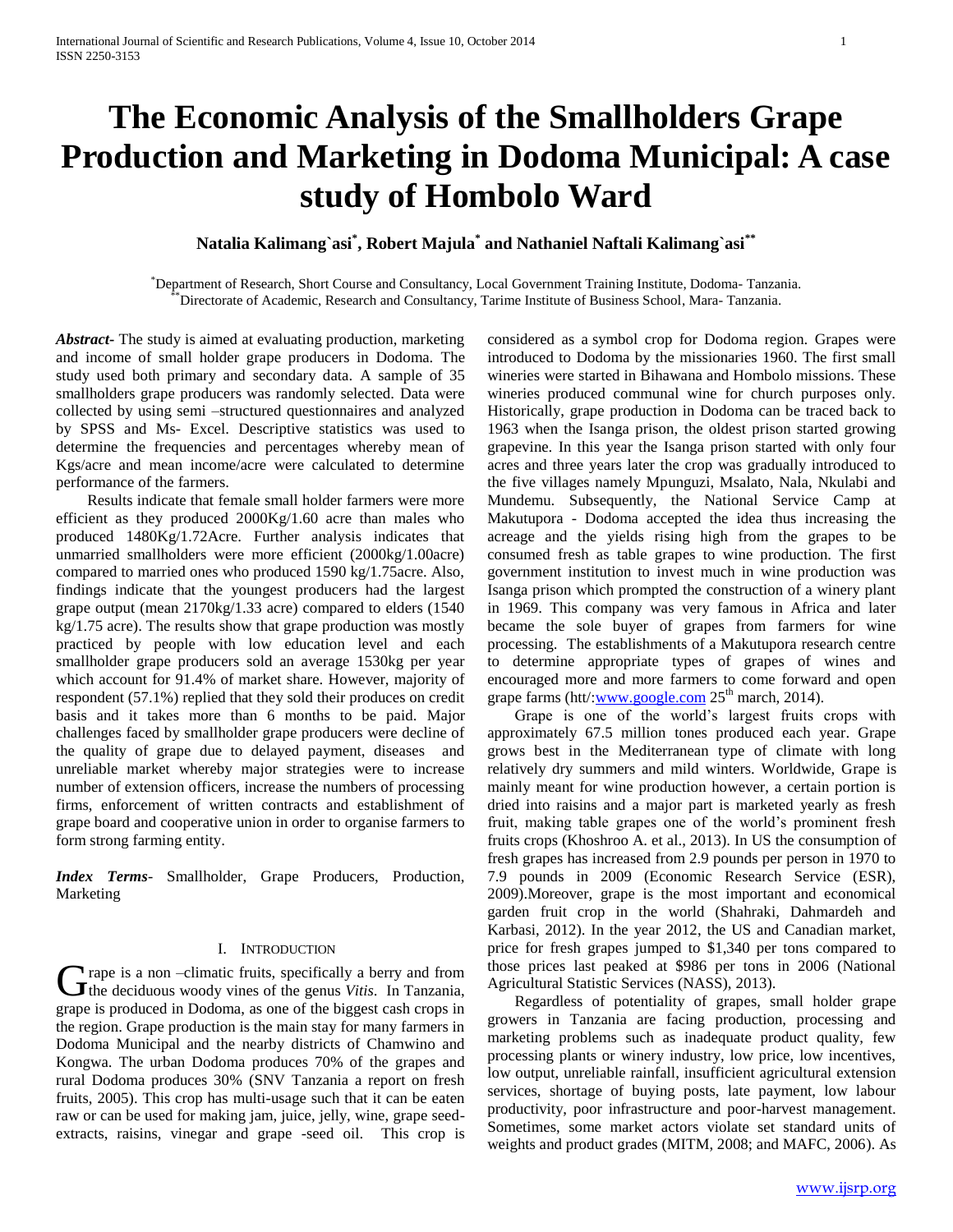a result farmers ending up having unreliable markets and receive low price for grapes produced. Lack of common price hinder the development of this crop in Tanzania, as most of the business people tend to provide the buying price (Price Maker) for themselves in such a way that the grape growers (Price Taker) continue to be enslaved and being poor. Glover and Kusterer (1990) argued that the market practices out of contract farming, buyer of crops can hold a monopoly position and exploit smallgrowers. Furthermore, investors especially wine processing industries purchase grapes from smallholder farmers on credit basis, hence money value of their produces keep on depreciating from period of harvesting to the time farmers receive money. The Ministry of Agriculture, Food Security and Cooperative (MAFC, 2006) pointed out agricultural problems like lack of skills in crop husbandry, low chemical fertilizers, delayed payments violated by crop buyers, the good example from Mtibwa Sugar Estates. Due to that, most of the grape farmers are living in very poor life. In this case smallholder farmers produce grapes without being certain of the market. During the grapes season, it is a common to see women carrying the dishes, boxes and plastic basins moving around in the Municipal streets selling their grapes. Such kind of business practices will not provide much profit to grape growers in order to reduce poverty for these farmers. These practices will not make grape farmers move forward or change their life standards, instead having only survival needs of life. Emana and Gebremedhin (2007) argued that poor production handling and packing, imperfect pricing systems, and lack of transparency in market information are also among the impediments in the agricultural production and marketing. The Ministry of Industry, Trade and Marketing (MITM, 2008) argues that market constraints of smallholder farming were weak legal and regulatory framework on agricultural marketing; weak institutional set-up dealing with agricultural marketing; inadequate marketing research; inadequate marketing linkage; and inadequate capacities to utilize opportunities emerging in the domestic, regional and international markets and including preferential markets.

## II. MATERIALS AND METHODS

#### **Study Area**

 This study was carried out in Hombolo Ward in Dodoma region. The study targeted the smallholder grape producers found in this Ward. The choice of this study area was due to the fact that these Wards are among the areas which produce grapevine since 1960s. Demographically Hombolo Ward has 22,457 total number of population (National Census, 2012). The economic activities of this area are agriculture, business, office works, animal husbandry and hunting.

### **Research Design and Data Collection**

 The study used a cross sectional research design which involved collecting data at one point in time (Kothari, 2007). Both primary and secondary data collection techniques were used to accomplish this work. Primary data were collected through self administered structured questionnaires while secondary data were collected from journal, books, websites, reports and speeches. The questionnaires were structured with closed and opened ended questions with two sections. The first section of the questions included respondents profile and the second section was about respondent's marketing channel, small holders' income, size of the farm, amount of grapes (Kg) per acre per annum and price of grapes per kg per years.

#### **Sample Size and Sampling Techniques**

 Hombolo ward was purposively selected for this study because this ward was among the ward which produce a large quantity of grapes in Dodoma Municipal. Thereafter, simple random sampling was used to get respondents from smallholders grape producers. The probability sampling techniques was used because every grape producer had an equal chance of inclusion in the sample. A sample of 35 respondents of smallholders grape producers was randomly drawn from a sample frame list of 200 small holder grape producers. Moreover, the sample size of the study was based on the theory of central limit which assumes that any sample size greater than thirty (30) is a good representative of the population at 5 percent level.

#### **Data Analysis**

 Data from field were coded and summarised using SPSS and Excel statistical computer programs. Both descriptive and quantitative data were analysed using Statistical Package for Social Science (SPSS) and Excel statistical computer programs. Descriptive statistics was used to determine the frequency of occurrences and percentages. Results of the analysis were presented descriptively in a tabular form followed by narrative description of the results.

#### III. RESULTS

# **Sex of smallholder farmers and mean output of grape produces**

 Descriptive statistics of sex of smallholder farmers was measured against the output per kilogram per acre per year as shown in Table 1. Logically, in production males produce more than females do. The mean for male smallholder farmers was 1480 kilograms of grapes per acre per year cultivated under mean of 1.72 acres. The female small holder farmers obtained a mean of 2000 kilogram of grape produce acre per year cultivated under mean of 1.60 acre. However, total mean of kilogram for the sample was 1630 cultivated under the mean acre of 1.69. These results indicate that female small holder farmers were leading in the grapes production. This was because females are more effective and efficient in doing things compared to the males. In this case the production of grapes accepts the theory of the influence of sex in production.

# **Table 1: Mean of Kilogram/Acre owned by Males and Females**

| <b>Variables</b> | <b>Frequency</b> | <b>Percentage</b> | <b>Mean</b> | <b>Mean</b> |
|------------------|------------------|-------------------|-------------|-------------|
|                  |                  |                   | of Kgs      | acre        |
| Male             | 25               | 71.4              | 1480        | 1.72        |
| female           |                  | 28.6              | 2000        | .60         |
| Total            | 35               | 100               | 1630        | .69         |
| $\sim$           | _____            | ----              |             |             |

**Source: Field Data June, 2014**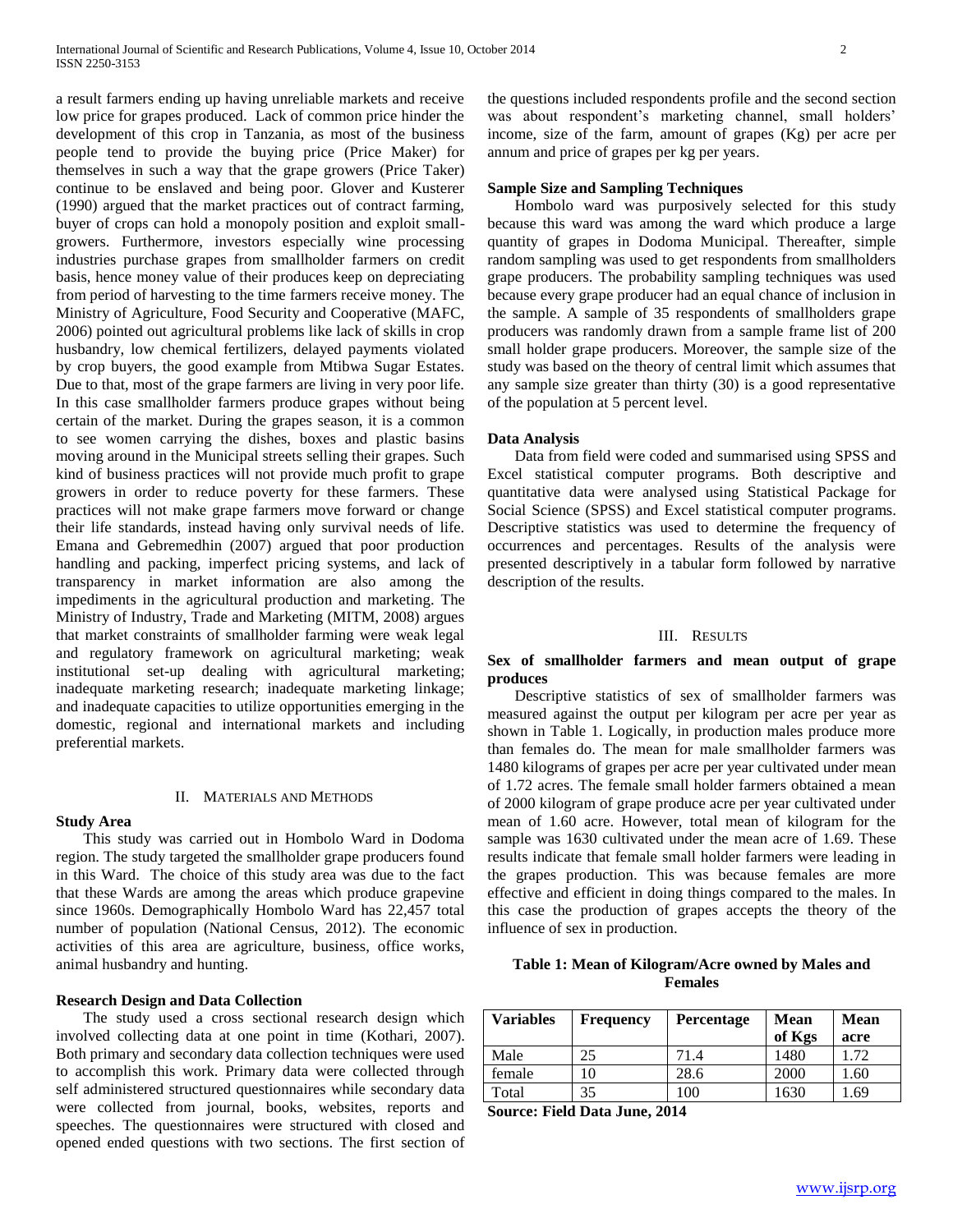## **Marital status of smallholder farmers and mean of Kilogram/Acres**

 Descriptive statistics of marital status of smallholder farmers was measured against the output per kilogram per acre per year as shown in Table 2. Theoretically, married producers would have more output than single family this is because the married would have more labour force than single family and divorced small holder farmers. The findings showed that the unmarried smallholder farmers obtained the mean of 2000 kilograms of grapes, produced under a mean 1.00 acre. Furthermore, married small holder farmers obtained a mean of 1590 kilograms of grapes under a mean acre of 1.75 per year. Indeed, the results show that unmarried smallholder farmers were leading by obtaining a higher mean of grape produces in kilograms per acre per year (because they obtained the mean kilogram above the mean of total sample which is 1630 kilogram cultivated under mean acre of 1.69) compared to married smallholder farmers. This implies that unmarried producers devote most of their time in grape production compared to married ones.

| <b>Variables</b> | <b>Frequency</b> | <b>Percentage</b> | <b>Mean</b> | <b>Mean</b> |
|------------------|------------------|-------------------|-------------|-------------|
|                  |                  |                   | of Kgs      | acre        |
| Single           |                  | 5.7               | 2000        | 00.1        |
| Married          | 32               | 91.4              | 1590        | 1.75        |
| Widow            |                  | 2.9               | 2000        | .00         |

Total 35 100 1630 1.69

# **Table 2: Mean of Kilograms/Acre per Marital Status**

**Source: Field Data June, 2014**

# **Age of Smallholder Farmers and Mean of Kilograms per Acre**

 Principally, it is thought that young populations are more productive than old population. Table 3 shows the age of smallholders grape producers, the youngest age of smallholder farmers were aged between18-34years, elders aged between 35- 64 and the oldest were aged above 64 indicating the variation of output in grape production. The young aged small holder farmers obtained the mean 2170 kilograms of grape produces per year under the mean acre of 1.33. The eldest grape producers obtained a mean 1540 kilograms of grapes per year under a mean of acre of 1.75. Similarly, the eldest grape producers obtained a mean of 1000 kilogram per year cultivated under mean acre of 2.00. The findings indicate that the youngest producers had the largest grape output per acre per year in the study areas compared to elders who obtained the grape output below the average of the total sample (1630 kg/1.69acre). This indicates that youngest small holder farmers engaged more and very efficient in grape production compared to the oldest small holder farmers.

**Table 3: Age of Smallholders Farmers and Mean of Kilograms/Acre**

| <b>Variables</b>         | <b>Frequency</b> | Percentage | Mean<br>of Kgs | <b>Mean</b><br>acre |
|--------------------------|------------------|------------|----------------|---------------------|
| Age<br>between 18-<br>34 | n                | 17         | 2170           | 1.33                |
| Age                      | 28               | 80         | 1540           | 1.75                |

| between 35-<br>64                                                                                                                                                                                                                                                                                                                                                      |    |     |      |      |
|------------------------------------------------------------------------------------------------------------------------------------------------------------------------------------------------------------------------------------------------------------------------------------------------------------------------------------------------------------------------|----|-----|------|------|
| above<br>Age<br>64                                                                                                                                                                                                                                                                                                                                                     |    |     | 1000 | 2.00 |
| Total                                                                                                                                                                                                                                                                                                                                                                  | 35 | 100 | 1630 | 1.69 |
| $***C:$ $\ldots$ $C:$ $\ldots$ $\ldots$ $\ldots$ $\ldots$ $\ldots$ $\ldots$ $\ldots$ $\ldots$ $\ldots$ $\ldots$ $\ldots$ $\ldots$ $\ldots$ $\ldots$ $\ldots$ $\ldots$ $\ldots$ $\ldots$ $\ldots$ $\ldots$ $\ldots$ $\ldots$ $\ldots$ $\ldots$ $\ldots$ $\ldots$ $\ldots$ $\ldots$ $\ldots$ $\ldots$ $\ldots$ $\ldots$ $\ldots$ $\ldots$<br>Source: Eald Dote Lyne 2014 |    |     |      |      |

**Source: Field Data June, 2014 \*\*\***Significance at 95% of Confident Interval

# **Level of education of smallholder farmers and mean of kilogram/Acre**

 Logically educated farmers are expected to produce more compared to uneducated farmers. This is due to the fact that educated farmers can easily adopt new technology and techniques of production. Table 4 shows that smallholder farmers with primary level of education had their mean kilogram of grape produce at 1530, produced under mean of acres 1.95. The smallholder farmers with secondary level of education had the mean output of 2400 kilograms per acre per year, produced under a mean of acres 1.40. Furthermore, the smallholder farmers with higher level of education had mean output 1400 kilograms of grapes per year produced under a mean of acres 1.40. The results show that grape production was mostly practiced by people with low education and people with higher education were not effectively engaged in grape production (table 4). Thus, the higher the education the lower was the involvement in the agricultural sector.

## **Table 4: Level of education of smallholder farmers and mean of kilogram/Acre**

| <b>Variables</b>               | <b>Frequency</b> | Percentage    | <b>Mean</b>    | <b>Mean</b> |
|--------------------------------|------------------|---------------|----------------|-------------|
|                                |                  |               | of Kgs         | acre        |
| Informal                       | $\mathfrak{D}$   | 5.7           | 1000           | 2.00        |
| Education                      |                  |               |                |             |
| Primary                        | 19               | 54.3          | 1530           | 1.95        |
| Education                      |                  |               |                |             |
| Secondary                      | 5                | 14.3          | 2400           | 1.40        |
| Education                      |                  |               |                |             |
| <b>NACTE</b>                   | 4                | 11.4          | 1750           | 1.00        |
| Education                      |                  |               |                |             |
| University                     | 5                | 14.3          | 1400           | 1.40        |
| Education                      |                  |               |                |             |
| Total                          | 35               | 100           | 1630           | 1.69        |
| $\alpha$ <b>E E E</b> $\alpha$ |                  | 2011<br>いふふいい | $\cdot$ $\sim$ | $\sqrt{2}$  |

**Source: Field Data June, 2014 \*\*\***Significance at 95% of Confidence Interval

# **The Grapes Production Analysis in Dodoma Municipal**

 Dodoma Region is found in Central Plateau zone which is famous for production of fruits such as Grapes, Mango, Papaya, guava, baobab, tamarind and dates (Ministry of Agriculture and Food Security- Horticulture Unit, 2005). Grape is one of cash crops in Dodoma Municipal and a region at large. The urban Dodoma produces 70% of the grapes and rural 30% (SNV Tanzania Report on fresh fruits, 2005). Majority (100%) of smallholders grape producers in Dodoma produce grapes in their own land, contrary grapes is cash crops in Dodoma, production of grape is dominated by small holders farmers (table 5). The majority of smallholders grape producers (62.9%) surveyed had a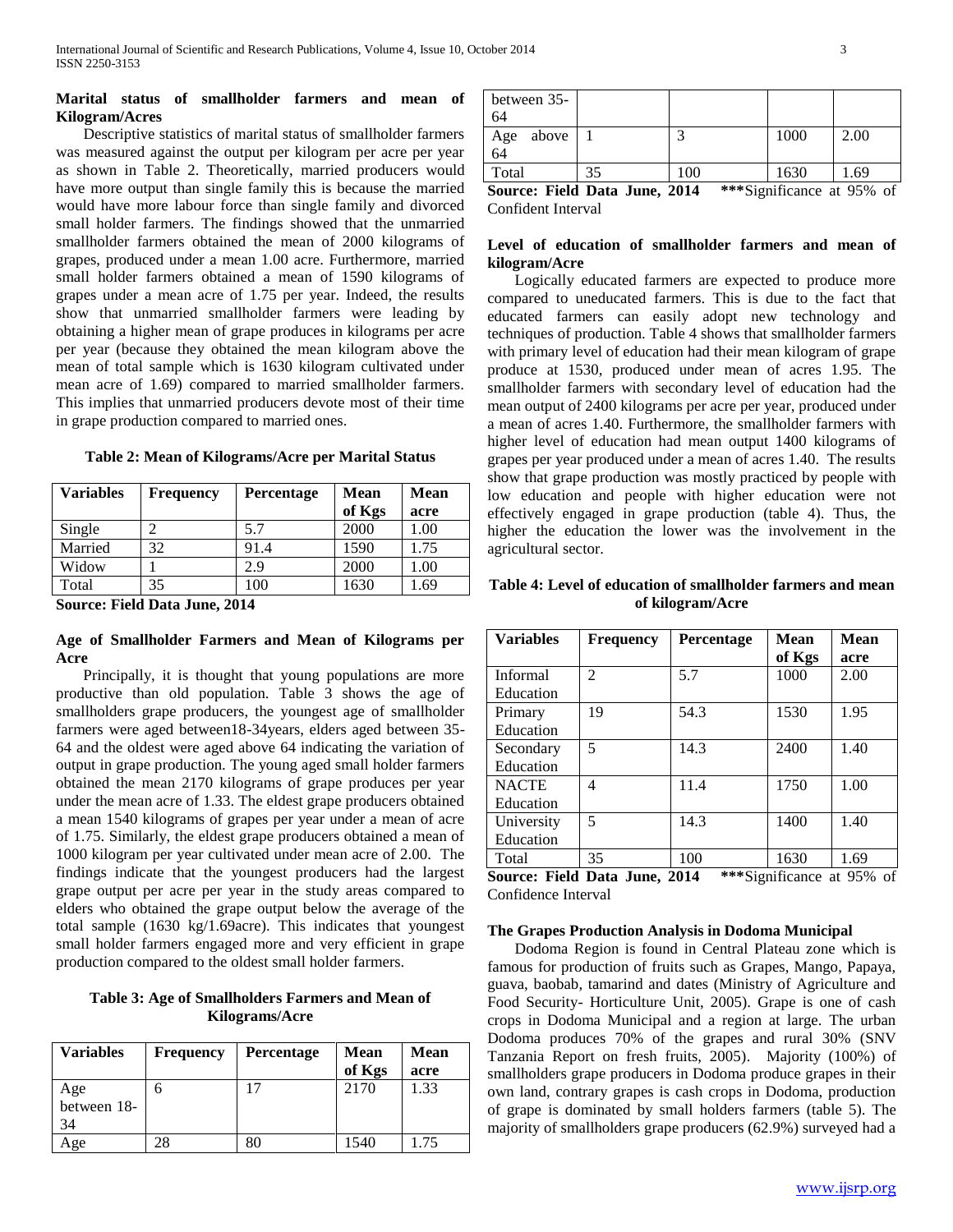land size ranging between 2 and 5 acres. On average each smallholder producers produce 1630 kilogram per annum on average of 1.69 acre, however the result revealed that the longer year of growing grapes (2 years and above), the higher the grape production (table 5 below). This implies that the experienced grape producers are better off in terms of production than the new ones.

| <b>Variables</b>           | <b>Responses</b>         |                              |                  | <b>Total</b> |
|----------------------------|--------------------------|------------------------------|------------------|--------------|
| Do you own land for        | <b>Yes</b>               | N <sub>0</sub>               |                  | 35           |
| grape production?          | (35)100%                 | $\Omega$                     |                  |              |
|                            |                          |                              |                  |              |
| How many<br>acres (land    | <b>Less than 2 acres</b> | <b>Between 2 and 5 acres</b> | Above 5 acres    | 35           |
| size) do you use in grape  | 12(34.3%)                | 22(62.9%)                    | $1(2.9\%)$       |              |
| production?                |                          |                              |                  |              |
| kilogram<br>Average<br>per | <b>Less than 2 acres</b> | <b>Between 2 and 5 acres</b> | Above 5 acres    |              |
| Acre/year per households   | 12(1,920)                | 22(1,410)                    | 1(3,000)         | 35           |
| for each categories        |                          |                              |                  |              |
| Year of growing grapes     | Less than 2 years        | Between 2 and 5 years        | Between 5 and 10 | 35           |
|                            |                          |                              | vears            |              |
|                            | $3(8.6\%)$               | $17(48.6\%)$                 | 15(42.9%)        |              |

## **Table 5: The Production Analysis of Grapes**

 **Source: Field Data June, 2014**

# **The Marketing of Grapes in Dodoma Municipal**

 Table 6 indicates the nature of sale transaction of grape produced in Dodoma region. The results showed that most grapes produced in Dodoma Municipal are moving through Producers--- Retailer (Street Vendors) --- Market. During the survey, on average each smallholder grape producers sold over 2500 kilogram of their grapes direct to the market (Producers ------ Spot market). This is equal to 5.7% of total grape sold per year. Furthermore, on average grapes each smallholder grape producers sold 3000 kilogram of grape per year through the marketing channel of Producers – Retailer (Street Vendors) – Market, which is equal to 62.9% and on average each smallholder grape producers sold 1530 kilogram per year through Producers—Agents---processing firms, which account for 91.4% of marketed share. Although, most of grapes are sold through the Producers – Retailer (Street Vendors) – Market, still there is a big share of grapes which is sold to grape processing industry (winery). The data from Hombolo ward shows that marketing actors go to buy grapes at farm gate (table 6). Grape processing firms purchase more grapes than any other types of buyer (62.9%).

| <b>Variables</b>                  | <b>Responses</b> |                   |                    | <b>Total</b><br>no. | - of |
|-----------------------------------|------------------|-------------------|--------------------|---------------------|------|
|                                   |                  |                   |                    | respondents         |      |
| Where do you sale your grape      | Wholesalers      | Processing firms  | wholesalers<br>and | 35                  |      |
| produces?                         |                  |                   | processing firm    |                     |      |
|                                   | $3(8.6\%)$       | $22(62.9\%)$      | 10(28.6%)          |                     |      |
| What is marketing channel of your | producers-       | producers-        | producers-agents-  | 35                  |      |
| grape produces?                   | spot market      | Retailer - market | processing firms   |                     |      |
|                                   | $2(5.7\%)$       | $1(2.9\%)$        | 32(91.4%)          |                     |      |
| Average kilograms sold per each   | 2500             | 3000              | 1530               | 35                  |      |
| marketing channel                 |                  |                   |                    |                     |      |

# **Table 6: Marketing of Grapes in Dodoma Municipal**

**Source: Field Data June, 2014**

# **Cost of Labour Used in Grape Production per Acre per Year**

 Table 7 indicates household labour cost used in grape production per acre/year. Smallholder grape producers incur different costs during production process. Majority of smallholder's producer incur cost of land clearing which is above Tsh. 100,000. Similarly, more than a half (60%) of respondents incurs the cost of cultivation which is above Tsh. 250,000 and cost of planting which is above Tsh. 201,000. Moreover, the cost of putting fertilizers, majority of respondents incurred the cost above Tsh.150,000 per acre and in case of pruning, majority incur the cost below tsh. 60,000. However, above two third of respondents indicate that pest control activity had the cost above Tsh. 151,000 and majority possess costs less than Tsh. 61,000 in harvesting, packaging and transporting (table 7).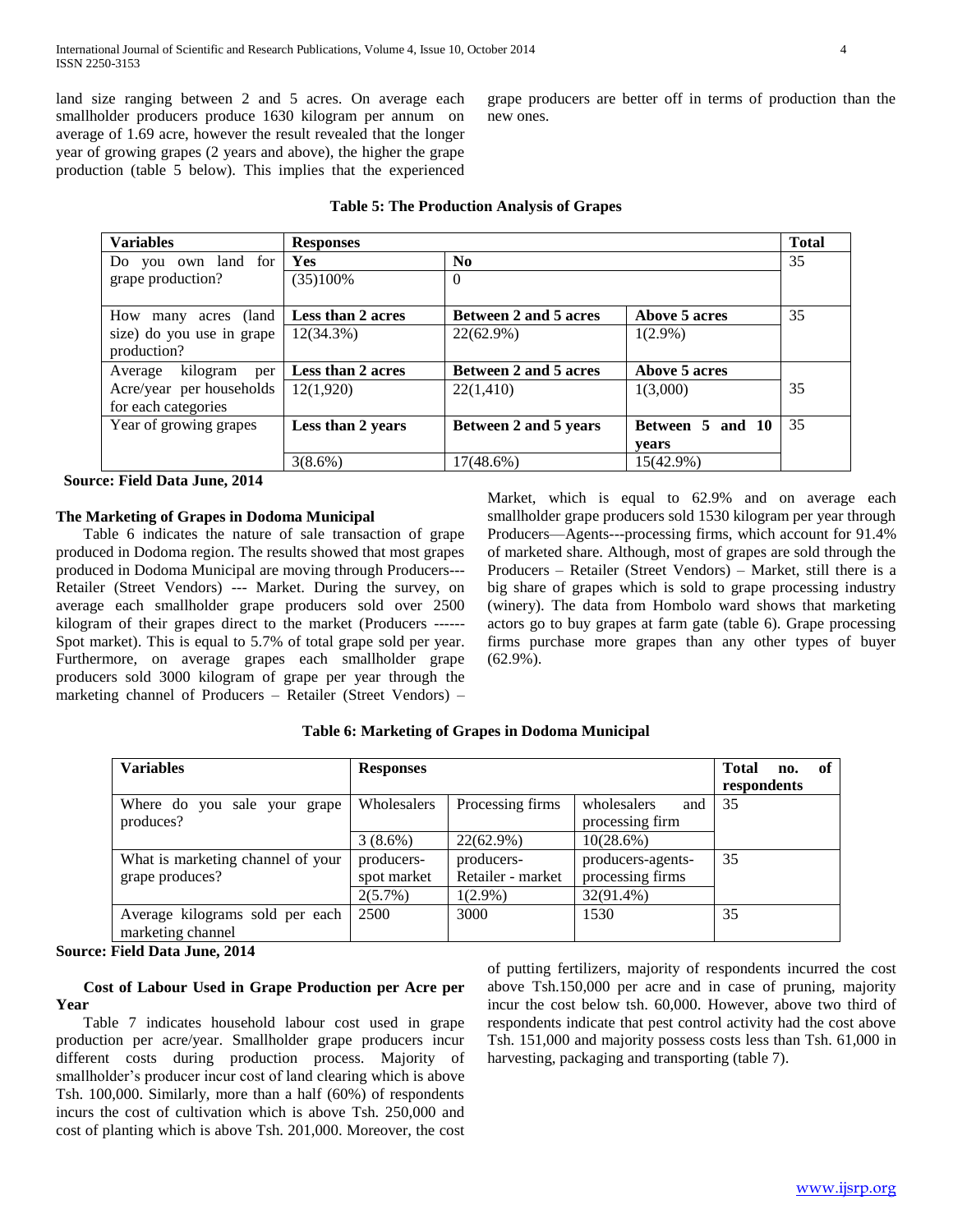| <b>Variable</b>                 | <b>Reponses</b> |                 |                           |               | Total no. of    |
|---------------------------------|-----------------|-----------------|---------------------------|---------------|-----------------|
|                                 | T. shilling     | T. shilling     | T. shilling               | T. shilling   | respondents     |
| <b>Land Clearing</b>            | 0-100000        | $000 -$<br>101, | 201,000-                  | Above 500,000 | 35              |
|                                 |                 | 200,000         | 500,000                   |               |                 |
|                                 | $10(28.6\%)$    | $14(40.0\%)$    | 9(25.7%)                  | 2(5.7%)       |                 |
| Cultivation                     | $0-250,000$     | 251,000-        | 501,000-                  | above 750,000 | $\overline{35}$ |
|                                 |                 | 500,000         | 750,000                   |               |                 |
|                                 | $4(11.4\%)$     | 21 (60%)        | $3(8.6\%)$                | $7(20.0\%)$   |                 |
| Planting                        | 0-200,000       | 201,000-        | 401,000<br>$\overline{a}$ | above 800,000 | 35              |
|                                 |                 | 400,000         | 800,000                   |               |                 |
|                                 | 12(34.3%)       | $2(5.7\%)$      | 16(45.7%)                 | $5(14.3\%)$   |                 |
| Fertilizer                      | 0-75,000        | 76,000-150,000  | 151,000-                  | above 225,000 | 35              |
|                                 |                 |                 | 225,000                   |               |                 |
|                                 | 3(8.6%)         | 5(14.3%)        | 8(22.9%)                  | 19(54.2%)     |                 |
| Pruning                         | 0-20,000        | 21,000-40,000   | 41,000-60,000             | Above 60,000  | 35              |
|                                 | $6(17.1\%)$     | $7(20.0\%)$     | $7(20.0\%)$               | 15(42.9%)     |                 |
| Pest Control                    | $0-150,000$     | 151,001-        | 301,000-                  |               | 35              |
|                                 |                 | 300,000         | 600,000                   |               |                 |
|                                 | $5(14.2\%)$     | 12(34.3%)       | 18(51.5%)                 |               |                 |
| Harvesting                      | $0-60,000$      | 61,000-120,000  | 121,000-                  |               | 35              |
|                                 |                 |                 | 180,000                   |               |                 |
|                                 | 22(62.9%)       | 8(22.9%)        | 5(14.3%)                  |               |                 |
| Packaging                       | 0-30,000        | 31,000-60,000   | above 90,000              |               | 35              |
|                                 | $20(57.1\%)$    | $10(28.6\%)$    | 5(14.3%)                  |               |                 |
| Transporting                    | $0-50,000$      | 51,000-100,000  | above 100,000             | Nil           | 35              |
|                                 | $7(20.0\%)$     | $6(17.1\%)$     | $2(5.7\%)$                | $20(57.1\%)$  |                 |
| $E_{\rm{old}}$ Dete Line $2014$ |                 |                 |                           |               |                 |

# **Table 7: households Labour Cost (Tanzanian shilling) used in Grape Production per Acre per year**

**Source: Field Data June, 2014**

# **Nature of Sale Transaction of Grapes in Dodoma**

 Table 8 below shows results of nature of sale transaction of grape produces. More than a half (57.1%) of respondents replied that they sale their produces on credit basis whereby majority (62.9%) of respondent said it takes more than 6 months to be paid. Majority (77.1%) of respondents replied to have a form of agreement with buyers, even though it is not a written contract that could help them to hold the buyers accountable. Furthermore, producers replied that they do not get any assistance from buyers except the extension services from public extension officers.

# **Table 8 Nature of transaction of grapes**

| <b>Variables</b>                  | <b>Responses</b>       |                                       |                   | Total No. of<br><b>Respondents</b> |
|-----------------------------------|------------------------|---------------------------------------|-------------------|------------------------------------|
| Mode of<br>payment of grape       | cash basis             | credit basis                          | cash and credit   | 35                                 |
| produces                          | $8(22.9\%)$            | $20(57.1\%)$                          | 7(20%)            |                                    |
| How long does it take to get cash | less than 3 months     | $\overline{3}$<br>and<br>Between<br>6 | than<br>6<br>more |                                    |
| since the point of sale?          |                        | months                                | months            | 35                                 |
|                                   | $4(11.4\%)$            | 9(25.7%)                              | 22(62.9%)         |                                    |
| Do you have a written or oral     | Yes                    | N <sub>0</sub>                        |                   | 35                                 |
| form of agreement with the        | $27(77.1\%)$           | $8(22.9\%)$                           |                   |                                    |
| buyers?                           |                        |                                       |                   |                                    |
|                                   |                        |                                       |                   |                                    |
| What type of assistance do you    | <b>Training</b><br>and | <b>Extension Services</b>             | No assistance     | 35                                 |
| get from buyers?                  | technology             |                                       |                   |                                    |
|                                   | $5(14.3\%)$            | $17(48.6\%)$                          | $13(37.1\%)$      |                                    |

**Source: Field Data June, 2014**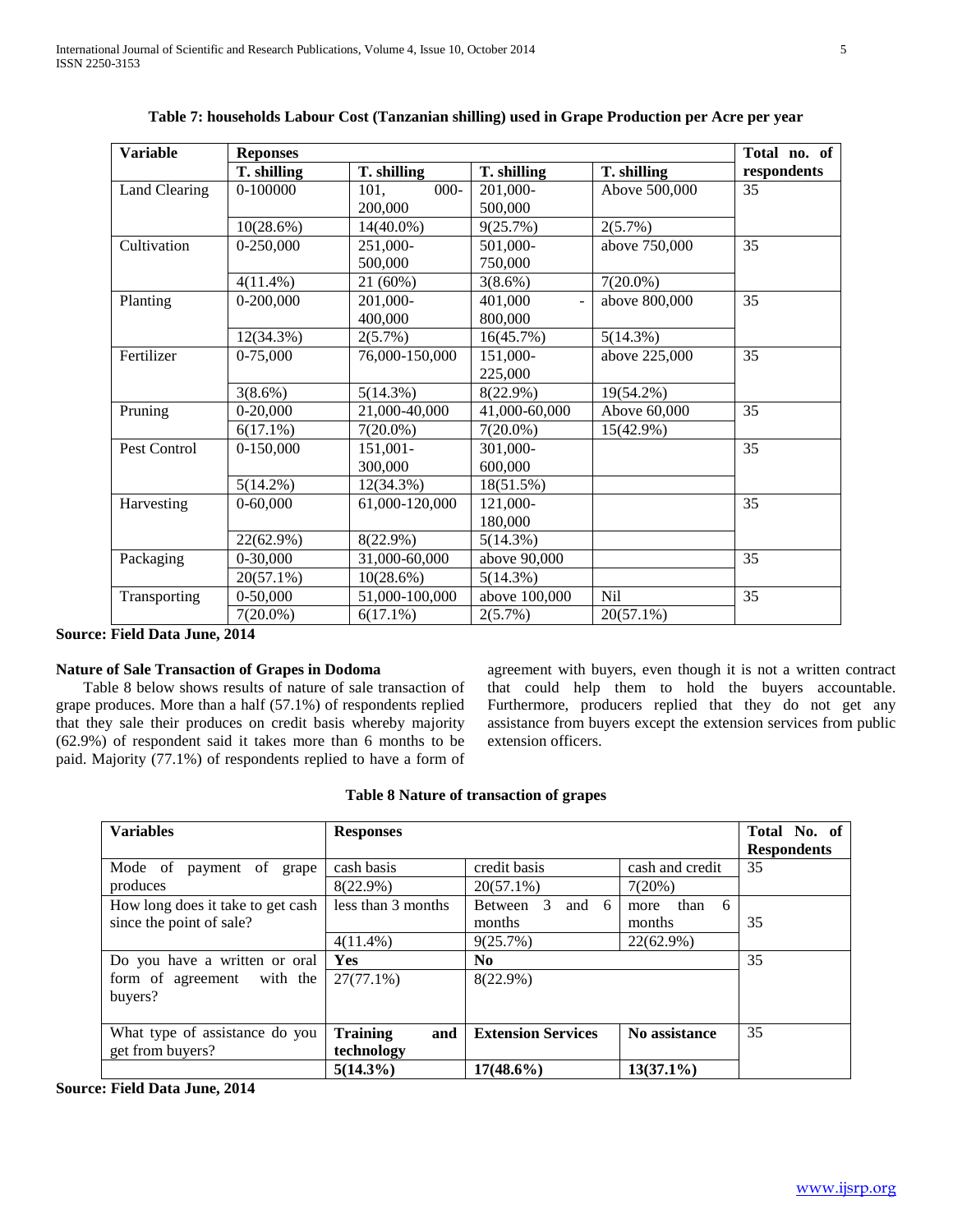# **Income of Grape Producers per Acre per Annum**

 Table 9 below indicates respondents' level of income earned per year per acre. Thirty four percent (34.3%) of the respondents earn income less than Tsh. 5 million per year per acre and the rest earned income above Tsh.5 million per year per acre. More than a half (57.1%) of respondents said that grape production did no assist them to acquire wealth such as house or buy a car. However, for those who replied that grape production assisted to acquire wealth, their responses were as follows;- 40% said were able to build a house, 20% were able to buy a car, 14.3% mentioned that were able to own a car and build houses and

25.7% said were able to own house and send their children to school. On average the smallholder grape producer who owns the farm less than 2 acres was able to get an average 1,920 kilogram of grape outputs per acre per year and earn an average of Tsh. 2.42 million per year. Similarly, smallholder grape producers who own the farm between 2 and 5 acres were able to get an average of 1,410 kilogram of grape outputs per acre per year and were able to earn Tsh. 2.09 million per year. This result revealed that smallholder grape producers who own farms less than 2 acres were more efficiency than those who own above than 2 acres.

| <b>Variables</b>                    | <b>Responses</b>                    |                                |                                |          |                    | Total No. of<br><b>Respondents</b> |
|-------------------------------------|-------------------------------------|--------------------------------|--------------------------------|----------|--------------------|------------------------------------|
| Income earned/year/acre             | less than 5 milion                  | between 5mil<br>and 10mil      | between 10mil<br>and 15 milion |          | above<br>15milion  | 35                                 |
|                                     | $12(34.3\%)$                        | 8(22.9%)                       | $11(31.4\%)$                   |          | $4(11.4\%)$        |                                    |
| Average                             | less than 2 acres                   | between 2 and                  | above 5 acres                  |          |                    | 35                                 |
| income/acre/year                    |                                     | 5 acres                        |                                |          |                    |                                    |
|                                     | 12(2.42Mil)                         | $22(2.09\text{mil})$           | 1(2mil)                        |          |                    |                                    |
| kg/Acre/year<br>Average             | $\mathbf{2}$<br>than<br><b>Less</b> | $\mathbf{2}$<br><b>Between</b> | Above 5 acres                  |          |                    | 35                                 |
| per households for each             | acres                               | and 5 acres                    |                                |          |                    |                                    |
| categories                          | 12(1,920)                           | 22(1,410)                      | 1(3,000)                       |          |                    |                                    |
| Grape production assists            | <b>Yes</b>                          | No.                            |                                |          |                    | 35                                 |
| to acquire wealth                   | $15(42.9\%)$                        | $20(57.1\%)$                   |                                |          |                    |                                    |
|                                     |                                     |                                |                                |          |                    |                                    |
| acquired<br>$\text{Asset}(s)$<br>as | houses                              | car<br>car                     | and                            |          | Own house and send | 35                                 |
| of<br>result<br>grape               |                                     | house                          |                                |          | children to school |                                    |
| production                          | $14(40\%)$                          | $7(20.0\%)$                    | $5(14.3\%)$                    | 9(25.7%) |                    |                                    |

**Table 9: Income of Grape Producers per Acre per Annum**

**Source: Field Data June, 2014**

# **Trend of Price of Grapes per Kg**

 Table 10 below indicates the trend of price of grapes in Dodoma. The price of grapes in Dodoma Municipal tends to vary between Tsh.500 and tsh. 1000. The result indicates that more than a half (54.3%) of respondents replied that they sell their

grape on price ranging between Tsh. 501-800 with average kilogram of 1470 sold. The price of grape has been fluctuating from season to season depending on harvest and availability of buyers. However, in most cases they sell at price of Tsh.500 shilling.

| Table: 10 Trend of Price of Grapes per Kilogram |
|-------------------------------------------------|
|-------------------------------------------------|

| <b>Variables</b>      | Frequency | Percentage | <b>Mean of Kilogram</b> |
|-----------------------|-----------|------------|-------------------------|
| Average range 501-800 | 19        | 54.3       | 1470                    |
| 801-1.000             |           | 45.7       | 1810                    |
| Total                 | ت ب       | 100        | 1630                    |

**Source: Field Data June, 2014**

# **Production and Marketing Challenges**

 Table 11 show results of challenges facing smallholder grape producers in production and marketing of grapes. Majority of respondents (51.4%) explained that decline of the quality of grape due to delayed of payment was the major challenges faced by grape producers during production. Others (31.4%) explained that another challenge of grape production was diseases attack

such as fungus and the rest explained that grape production incurs high input prices such as insecticides. Furthermore, majority of respondents (42.9%) replied that processing firms delayed payment and 37.1% said that there is unreliable market for grape. The study findings, agreed by Mwakalinga and Massawe (2007) who argue that agricultural sector in Tanzania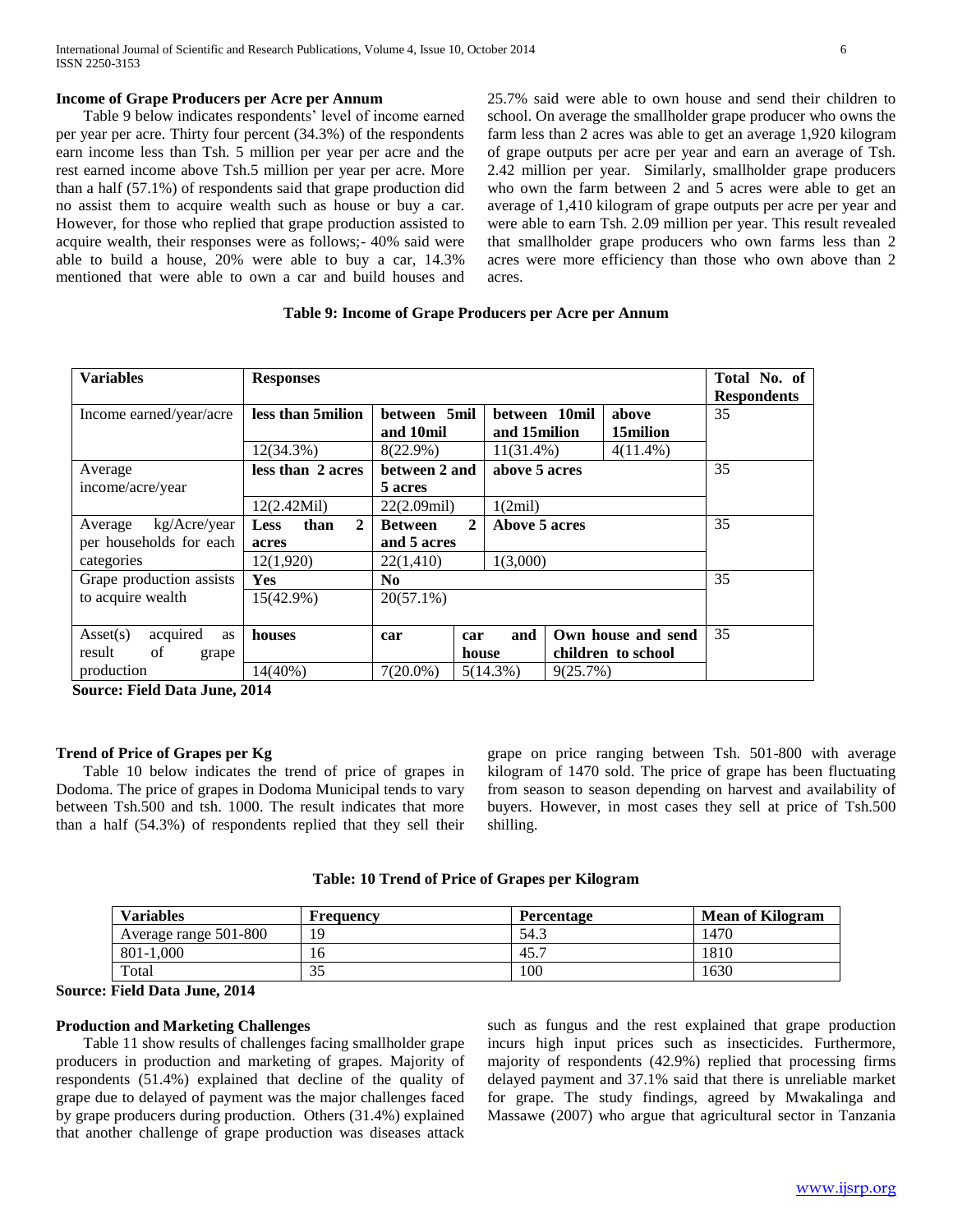faces a lot of problems like low price, low output and unreliable market, poor infrastructure and poor quality.

| <b>Variables</b>                   | <b>Responses</b>                    |                                              |                                                              | Total no. of<br>respondent |
|------------------------------------|-------------------------------------|----------------------------------------------|--------------------------------------------------------------|----------------------------|
| Production<br>challenges of grapes | attack<br>Diseases<br>eg.<br>fungus | High price of Inputs<br>such as insecticides | Decline<br>quality<br>of<br>grapes due to delayed<br>payment |                            |
|                                    | $11(31.4\%)$                        | $6(17.2\%)$                                  | 18(51.4%)                                                    |                            |
| Marketing challenges<br>of grapes  | Unreliable markets                  | Low prices                                   | Delayed payment by<br>processing firms                       |                            |
|                                    | 13(37.1%)                           | $7(20.0\%)$                                  | 15(42.9%)                                                    |                            |

**Table 11: Production and Marketing challenges**

**Source: Field Data June, 2014**

# **Production and Marketing strategies to overcome challenges**

 Table 12 presents result on production and marketing strategies to overcome challenges faced by smallholder grape producers. Majority of respondents (45.6%) argued that government should employ more extension officers in order to help them to overcome production challenges. Others (31.4%) explained that there should be written contract between producers and the buyers (Processing Firms) and the rest showed the need of establishing grape Board and provision of credit to grape farmers (table 12). On the marketing side, majority of respondents (42.9%) explained that government should invest in processing industries in order to increase market for this crop and

(31.4%) argued that there is a need of having a written contract between buyer and seller of the crop. Twenty percent of respondents emphasized the on establishment of grape cooperative union like in other perennial crops such as cashew nuts and cotton. Liberio (2009) clarified that some of the factors for low agricultural growth are inadequate agro-processing facilities to add value and shelf life to farm produce, weak cooperative unions which fail to organise farmers to form strong farming entity, absence of rural financial institutions to address farmers' credit needs on loan terms and weak research – extension – farmer linkage which reduces spread of new agricultural technologies and information/knowledge from research experts to farmers.

# **Table 12: Production and Marketing strategies to overcome challenges**

| <b>Variables</b>         | <b>Responses</b>                                                    |                                                                                                                   |                                                                                                                       |                                                      |    |
|--------------------------|---------------------------------------------------------------------|-------------------------------------------------------------------------------------------------------------------|-----------------------------------------------------------------------------------------------------------------------|------------------------------------------------------|----|
| Production<br>strategies | Government<br>should<br>establish<br>grape board                    | should<br>Government<br>employ<br>extension<br>officers in order to help<br>them                                  | There should<br>written<br>be<br>Contract<br>between<br>producers<br><b>Buyers</b><br>and<br>(processing firm)        | Government<br>should<br>provide credit<br>to farmers | 35 |
|                          | $4(11.4\%)$                                                         | $16(45.8\%)$                                                                                                      | $11(31.4\%)$                                                                                                          | $4(11.4\%)$                                          |    |
| Marketing<br>strategies  | There should<br>be a contract<br>between<br>and<br>buyer<br>sellers | Government<br>should<br>invest<br>processing<br>in<br>industry in<br>order to<br>increase market for this<br>crop | of<br>Department<br>cooperatives and marketing<br>should assist the producers<br>establish cooperative<br>to<br>union | There should<br>reliable<br>be<br>market             | 35 |
|                          | $11(31.4\%)$                                                        | 15(42.9%)                                                                                                         | $7(20.0\%)$                                                                                                           | $2(5.7\%)$                                           |    |

**Source: Field Data June, 2014**

# IV. CONCLUSION

 Results from the study revealed that female small holder farmers were more efficient than male grape producers and unmarried smallholders grape producers were more efficient compared to married ones. Also, the youngest producers had the largest grape output compared to elders. Furthermore, results showed that grape production was mostly practiced by people with low education and people with higher education were not

effectively engaged in grape production. On average each smallholder grape producers sold through marketing channel of Producers—Agents---processing firms which account for 91.4% of marketed share. Moreover, majority of respondents replied that they sale their produces on credit basis and it takes more than 6 months to be paid. Major challenges faced in the production and marketing of grape were decline of the quality of grape due to delayed payment, diseases and unreliable market whereby the major production and marketing strategies were to